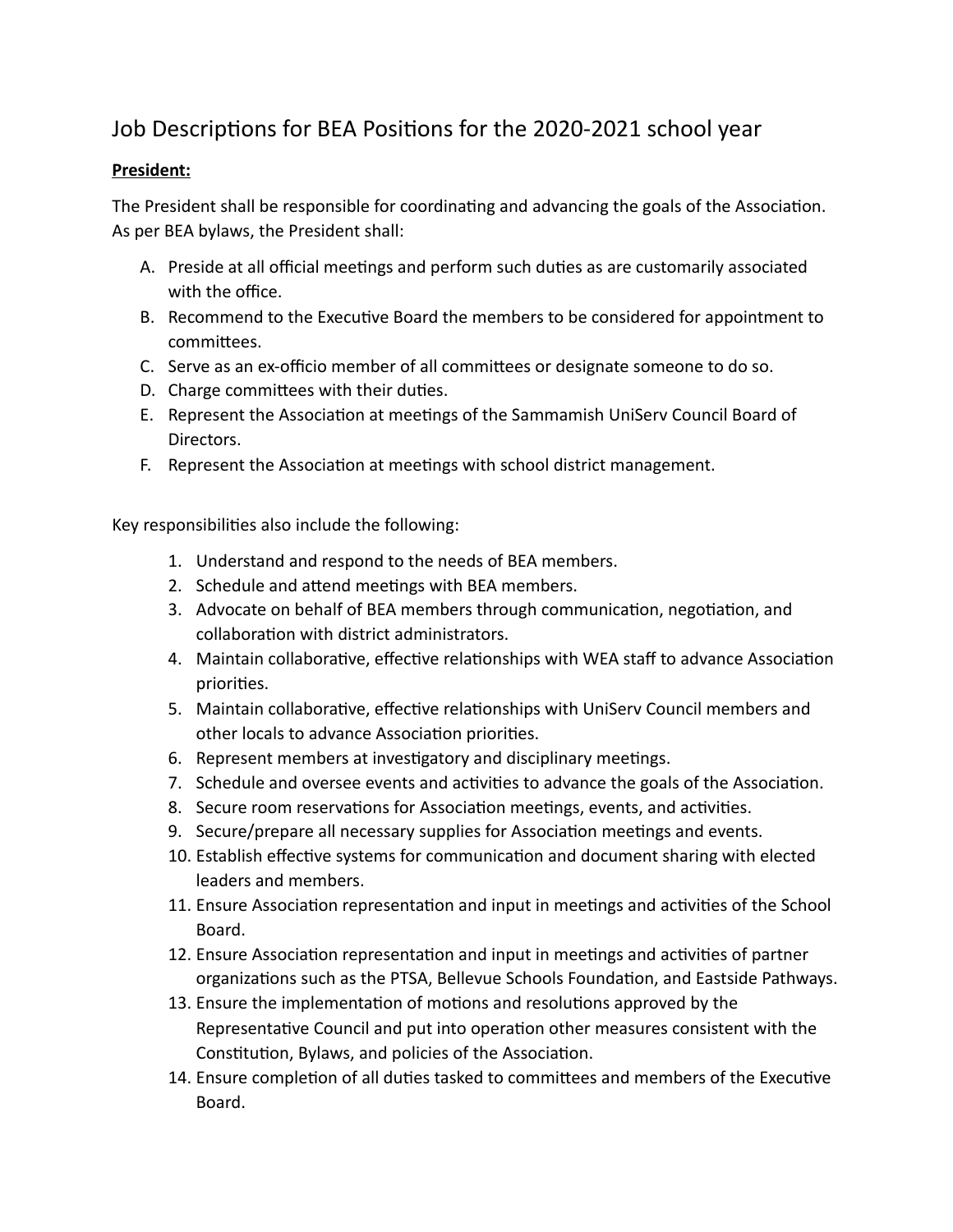- 15. Support the long-term organizational planning and initiatives of the Association.
- 16. Provide training and support to the next elected successor in the position.

## **Vice President:**

The Vice-President shall be responsible for assisting the President in coordinating and advancing the goals of the Association. As per BEA bylaw, the Vice-President shall:

- A. Assist the President.
- B. Act in the absence of the President.
- C. Serve as the Budget Committee chair.

- 1. Understand and respond to the needs of BEA members.
- 2. Schedule and attend meetings with BEA members.
- 3. Advocate on behalf of BEA members through communication, negotiation, and collaboration with district administrators.
- 4. Maintain collaborative, effective relationships with WEA staff to advance Association priorities.
- 5. Maintain collaborative, effective relationships with UniServ Council members and other locals to advance Association priorities.
- 6. Represent members at investigatory and disciplinary meetings.
- 7. Represent the Association at meetings with school district management.
- 8. Serve as chair of the Budget Committee:
	- a. Create a report of annual expenses.
	- b. Draft a budget proposal each fall.
	- c. Organize committee members and schedule meetings to finalize the budget.
	- d. Present the budget to the Executive Board for approval prior to the November meeting of the Representative Council.
	- e. Present the approved budget to the Representative Council for consideration at the November meeting and vote at the December meeting.
- 9. Serve as chair of the Membership Committee:
	- a. Ensure all newly hired employees are invited to join the Association.
	- b. Maintain accurate lists of all members with complete contact information.
	- c. Organize 1-to-1 listening sessions with members.
	- d. Ensure timely contact with any members who drop their Association membership.
- 10. Serve as chair of the Representative Assembly Committee:
	- a. Ensure timely elections of delegates and successors to annual WEA and NEA Representative Assemblies.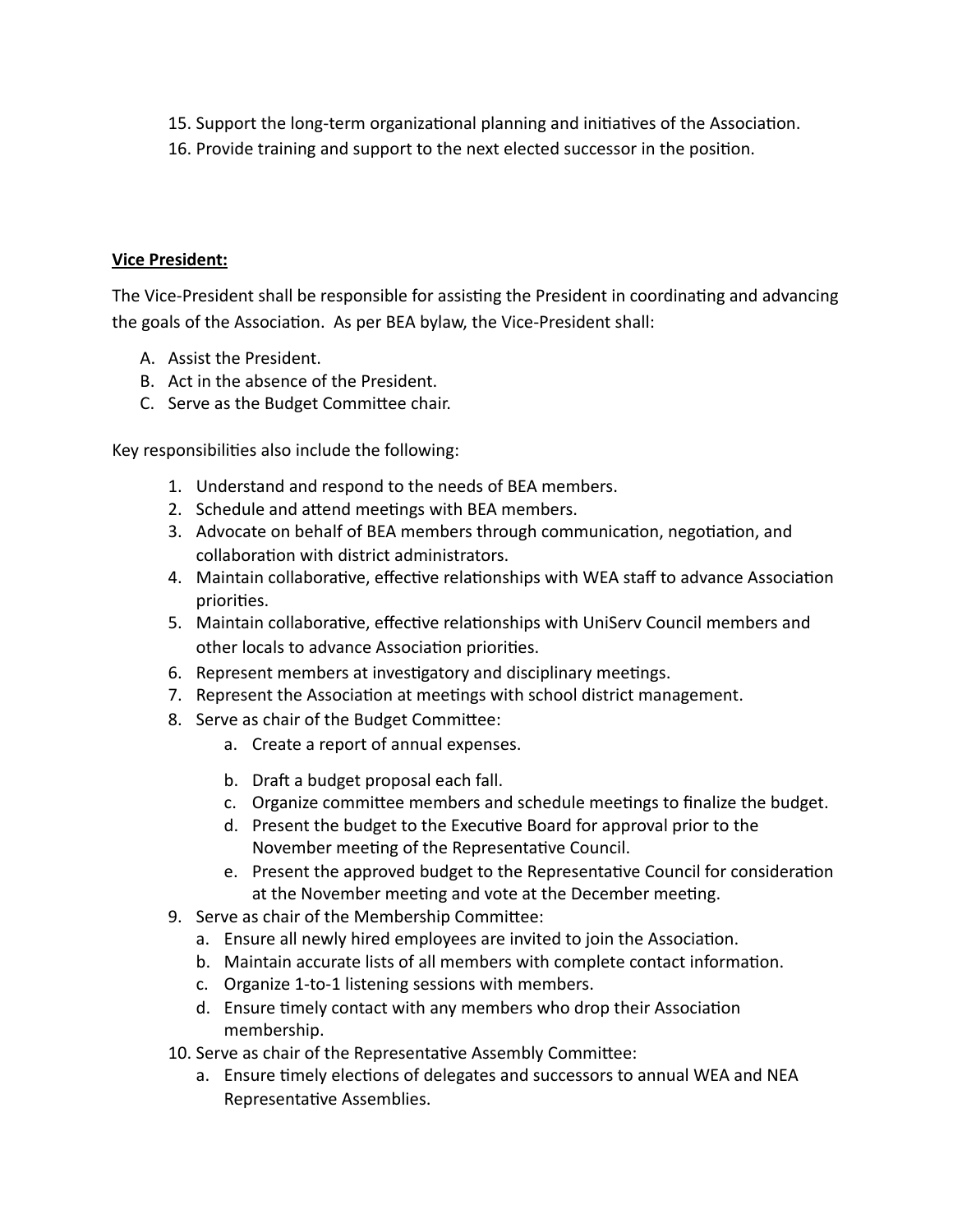- b. Ensure timely registration of all elected delegates and successors.
- c. Coordinate lodging, transportation, and any applicable stipends or reimbursements for all delegates.
- d. Coordinate communication and organizing activities of the delegation to advance **BEA** priorities.
- 11. Initiate review and discussion of the Internal Procedures by the Executive Board each year.
- 12. Coordinate preparation and dissemination of regular BEA newsletters.
- 13. Support the long-term organizational planning and initiatives of the Association.
- 14. Complete other duties as assigned by the President.
- 15. Provide training and support to the next elected successor in the position.

#### **Secretary** :

The Secretary shall be responsible for the organization and maintenance of all Association documents. As per BEA bylaws, the Secretary shall:

A. Keep accurate minutes of all Executive Board, Membership, and Representative Council meetings.

Key responsibilities also include the following:

- 1. Establish and maintain a clear system for the retention of all meeting agendas, meeting minutes, collective bargaining agreements and notes, and Labor Management agreements and notes.
- 2. Destroy old documents/files in accordance with WEA records retention guidelines.
- 3. Track attendance to all Executive Board and Representative Council meetings.
- 4. Coordinate all operations for elections and voting.
- 5. Ensure timely communication of Association-related information to all members.
- 6. Support the long-term organizational planning and initiatives of the Association.
- 7. Complete other duties as assigned by the President.
- 8. Provide training and support to the next elected successor in the position.

#### **Treasurer** :

The Treasurer shall be responsible for the organization and maintenance of all Association finances. As per BEA bylaws, the Treasurer shall:

A. Oversee the Association budget and accounting.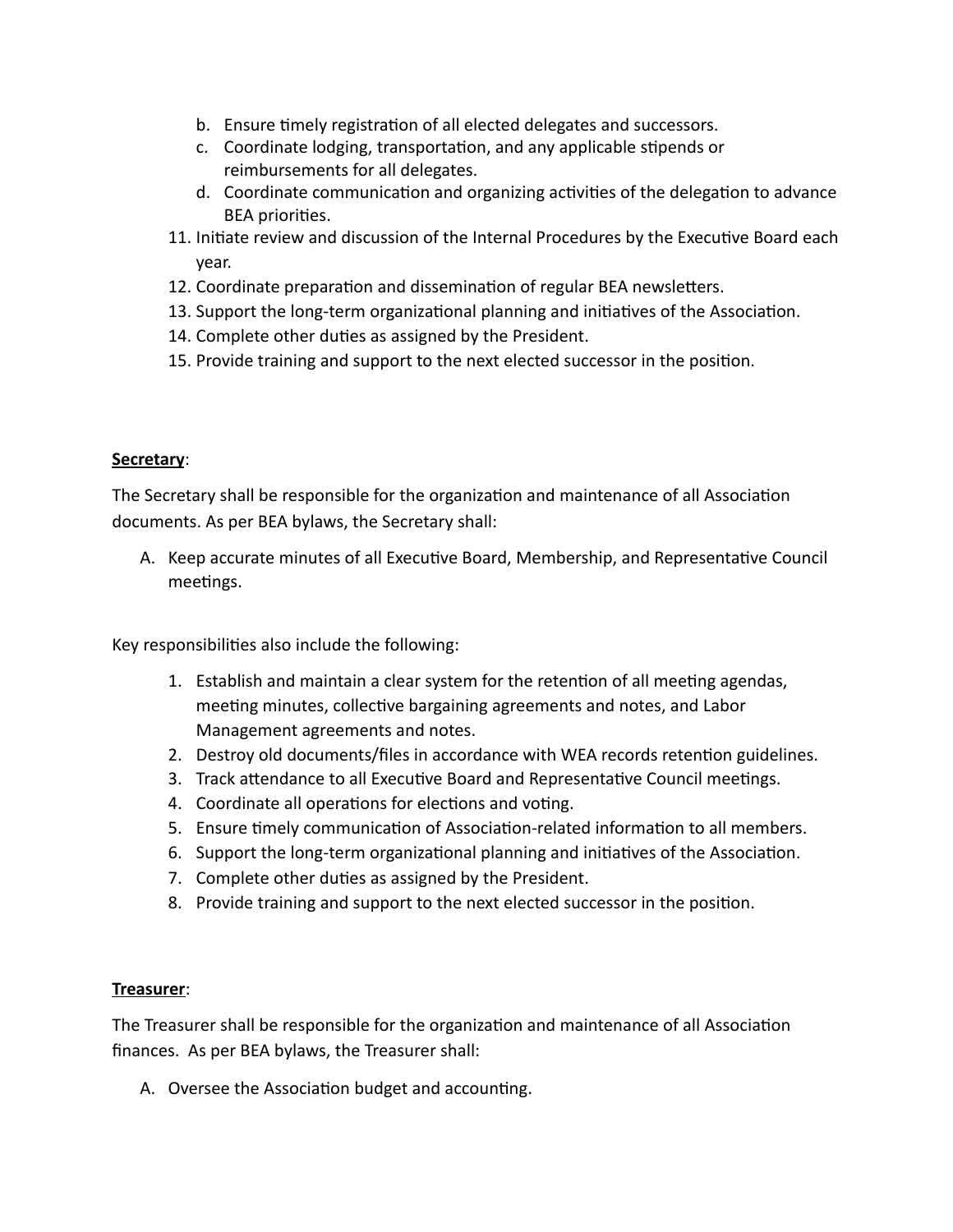- B. See that financial records of the Association are maintained.
- C. Oversee the collection, transmittal, and disbursement of dues.
- D. Assist in the preparation of the annual budget of the Association, to be submitted for approval at the December meeting of the Representative Council.
- E. Keep the President and Executive Board informed of the financial condition of the Association.
- F. Present a financial report once a year at a meeting of the Representative Council.

Key responsibilities also include the following:

- 1. Ensure timely deposit and accounting of all Association funds.
- 2. Ensure timely payment of all bills/invoices incurred by the Association.
- 3. Ensure timely processing of all stipends and reimbursements by the Association.
- 4. Maintain accurate accounting records of all income, expenses, and assets of the Association.
- 5. Ensure all necessary tax filing and reporting.
- 6. Communicate the annual dues rate for the Association to WEA.
- 7. Support the long-term organizational planning and initiatives of the Association.
- 8. Complete other duties as assigned by the President.
- 9. Provide training and support to the next elected successor in the position.

# **Executive Board At-Large Representatives:**

Each Executive Board At-Large Representative shall be responsible for advocacy on behalf of a constituent group. As per BEA bylaws, each At-Large Representative shall:

- A. Attend all meetings of the Executive Board and Representative Council and represent their membership at those meetings.
- B. Make regular contacts with the Faculty Representatives in their constituency to maintain two-way communication.
- C. Make building visits.

- 1. Understand the perspectives and needs of members in their constituency and advocate on their behalf.
- 2. Understand and interpret the Collective Bargaining Agreement as it applies to members of their constituency.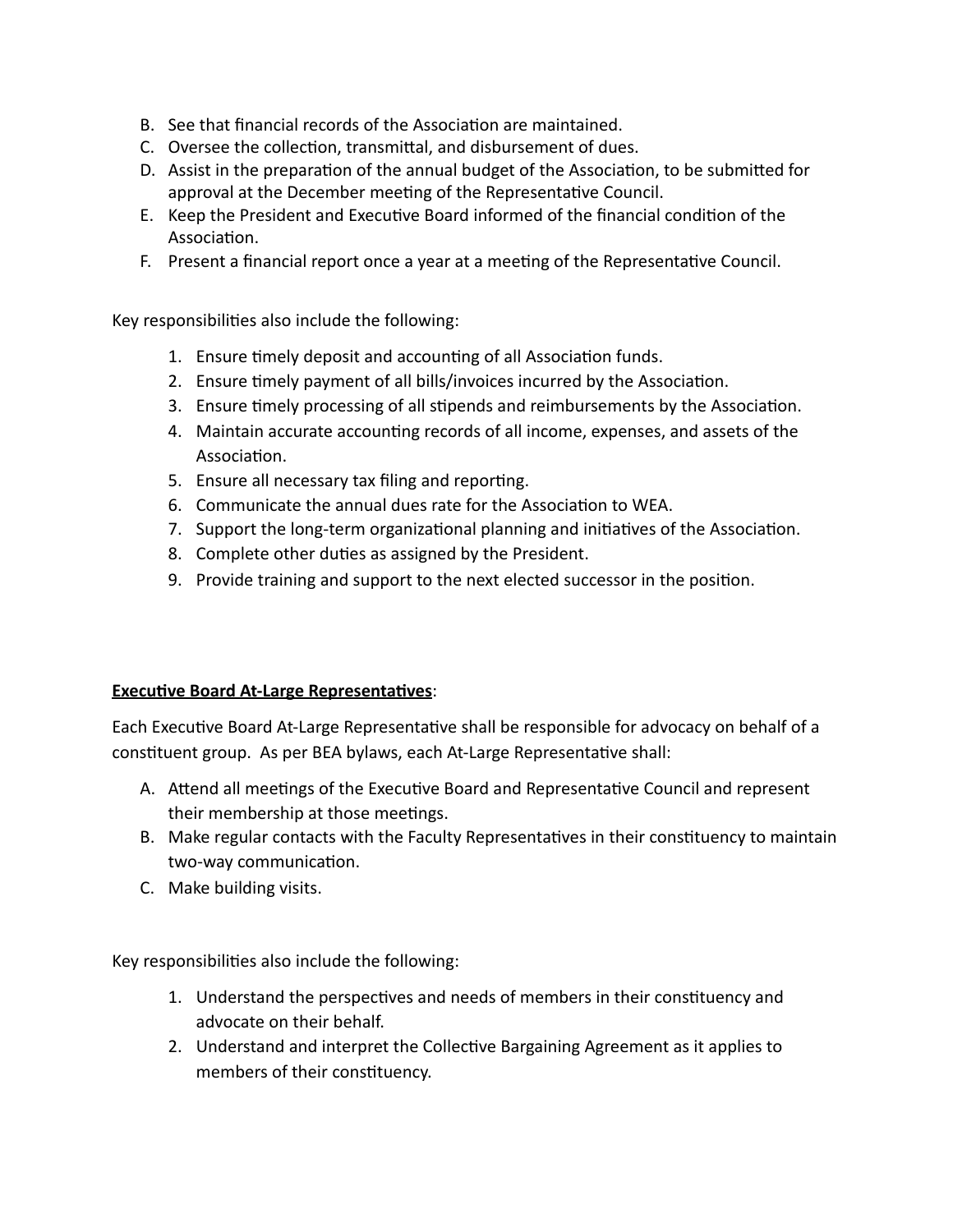- 3. Ensure that Faculty Representatives are elected each year for each of their constituency groups and related leadership teams.
- 4. Ensure that Faculty Representatives hold meetings and disseminate information to their members.
- 5. Establish clear lines of communication and respond to questions from members of their constituency.
- 6. Schedule and attend meetings with BEA members.
- 7. Meet and communicate regularly with District Directors and Administrators with direct influence over their constituency.
- 8. Support the long-term organizational planning and initiatives of the Association.
- 9. Complete other duties as assigned by the President.
- 10. Provide training and support to the next elected successor in the position.

# **Rep Council Building, Department, and At-Large Representatives:**

Each Rep Council Building, Department, and At-Large Representative shall be responsible for advocacy on behalf of a constituent group. As per BEA bylaws, each Representative shall:

- A. Identify and communicate regularly with the BEA Executive Board Representative of their constituency group to maintain two-way communication.
- B. Attend all meetings of the Representative Council and represent their membership at those meetings.

- 1. Ensure their constituency group knows who they are and how to contact them.
- 2. Understand the perspectives and needs of members in their constituency and advocate on their behalf.
- 3. Understand and interpret the Collective Bargaining Agreement as it applies to members of their constituency.
- 4. Hold meetings or establish regular means of communication to disseminate information to their members.
	- a. Report to BEA Executive Board Representative how information will be disseminated to BEA members.
	- b. Keep notes regarding information that is relevant to their constituency group.
	- c. Communicate information from each Rep Council meeting to their constituency group.
- 5. Establish clear lines of communication and respond to questions from members of their constituency.
- 6. Ensure that BEA Representatives for Rep Council are elected each year for their constituency group.